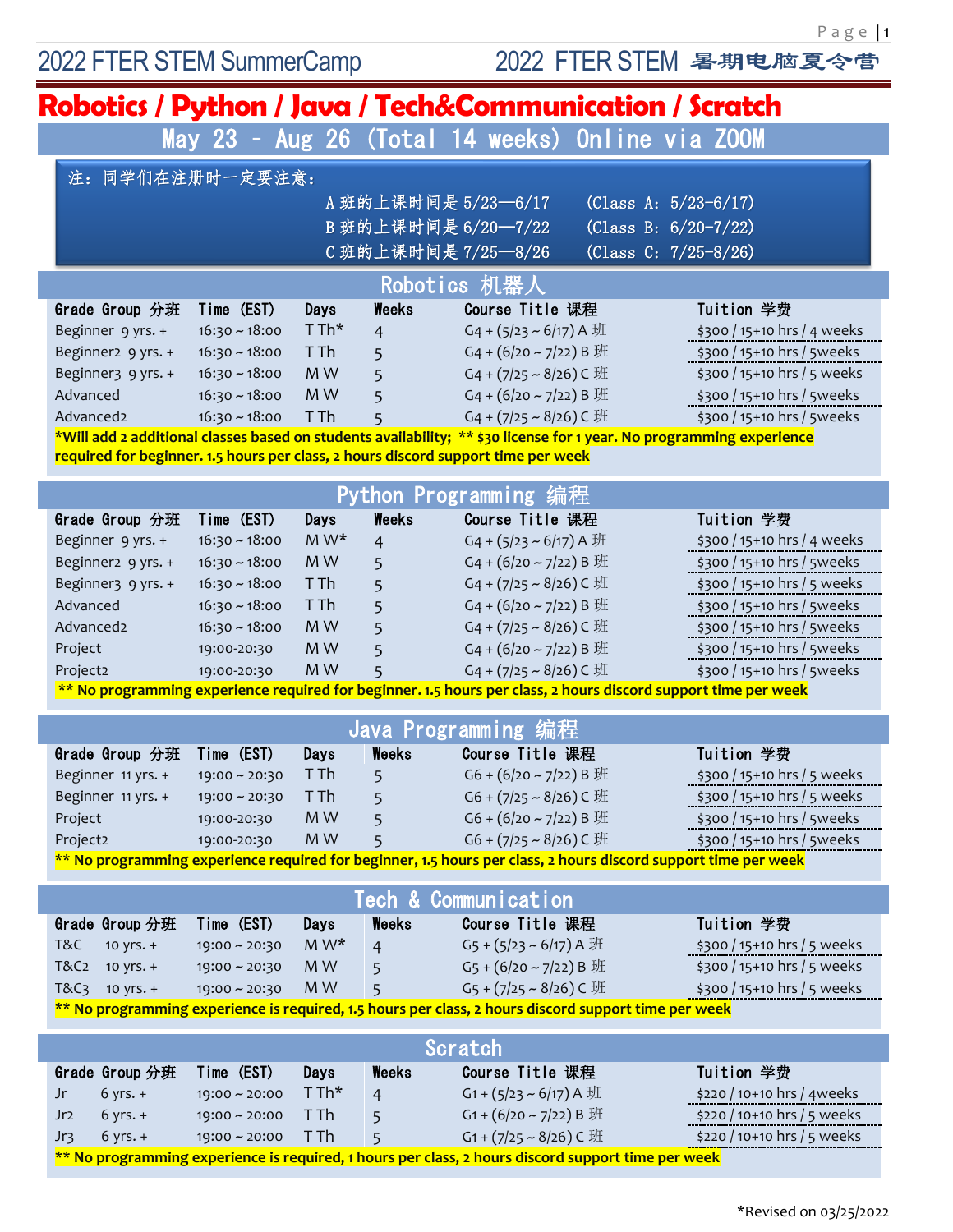P a g e | **2**



# **Robotics Class**

This class gives kids the opportunity to learn the fundamentals of robotics, including the logic and programming knowledge required to design and develop solutions to real-world problems. Students use simulation software to control a virtual EV3 robot, incorporating

different type of sensors and robot attachments to create fun programs.

**Beginner:** Over the course of 10 weeks, student will learn about loops and various sensors, including Ultrasonic and Color. Using simulation software, they will programmer virtual robots to complete certain tasks, like using the color sensor to stay inside a marked black square... Also they will apply what they learn to design and program robots for a sumo competition as last project.

**Advanced:** Students will learn more advanced programming and new sensors, including Compass and Infrared, to create more complex and powerful programs. Students will combine their knowledge of variables and programming logic operations to complete challenges from the World Robotics Olympiad and design programs to have robots compete in fully autonomous soccer matches.

- 1.5 hour/class, 10 hours discord support. \$300/10 classes/5 weeks, \$30 license for one year
- 9 yrs. old +, No programming experience required for beginner

#### 课程简介

本课程为孩子们提供了学习机器人技术基础的机会,包括设计和开发针对实际问题的解决方案所需的逻 辑和编程知识。学生使用仿真软件来控制虚拟 EV3 机器人,并结合不同类型的传感器和机器人附件来 创建有趣的程序。

初级班**:** 在 10 周的课程中,学生将学习线圈和各种传感器,包括超声波和彩色传感器。他们将使用仿 真软件对虚拟机器人进行编程,以完成某些任务,例如使用颜色传感器将其留在标记为黑色的方块内. 最后作业为机器人相扑比赛,将学到的知识应用到机器人的设计和编程中。

进阶班**:** 学生将学习更多高级编程和包括 Compass 和 Infrared 在内的新传感器,来创建更复杂,功能更 强大的程序。结合运用变量和编程逻辑运算的知识,完成世界机器人奥林匹克竞赛的挑战,设计程序以 使机器人参加全自动足球比赛。

- 1.5 小时 / 次, 10 小时 discord 在线解答, \$300 / 10 次课 / 5 周, \$30 一年的软件许可证
- 九岁以上,初级班无需任何编程经验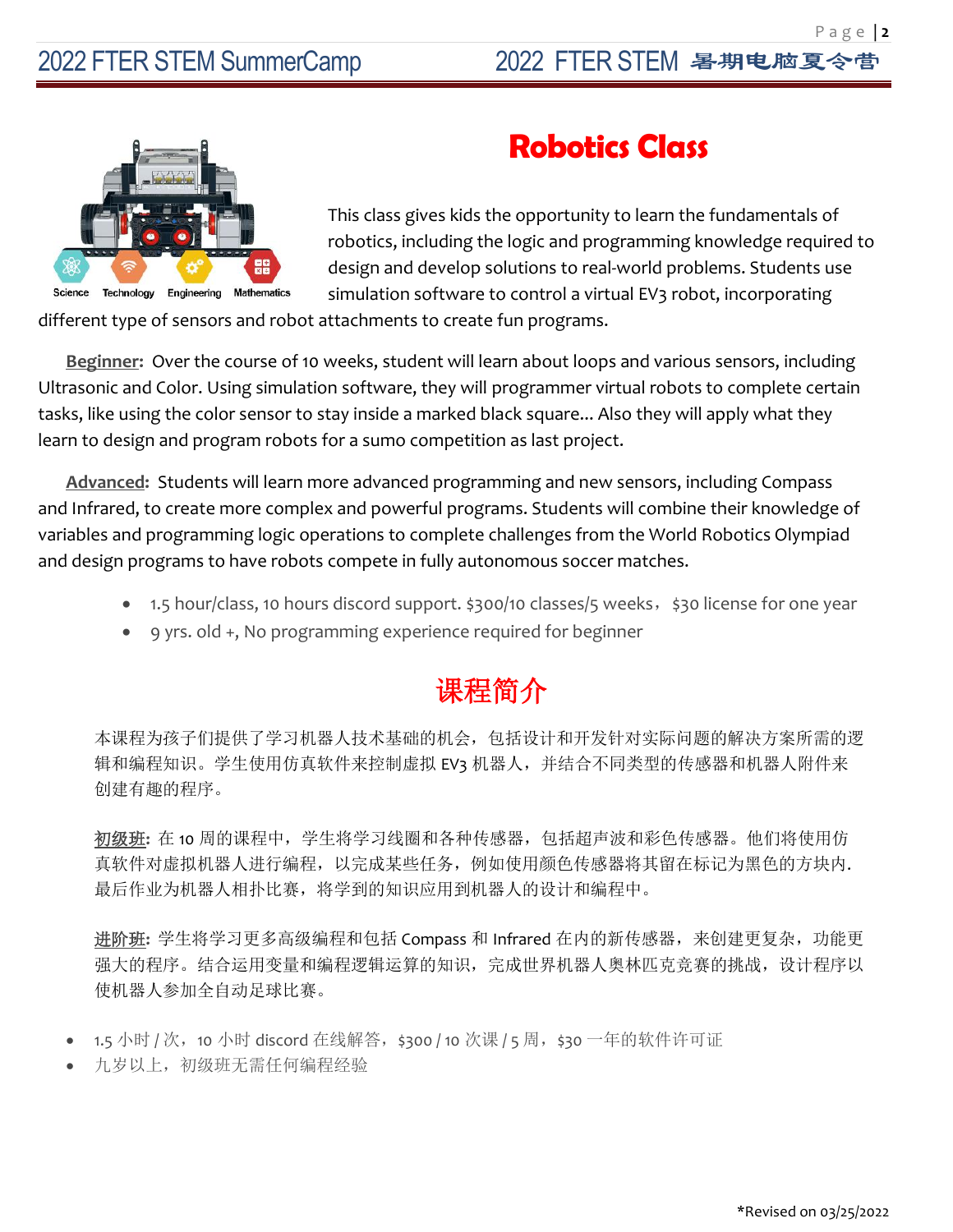

### **Python Class**

**Python**is one of the most powerful, yet simple programming languages used today. Is used across various industries in all sorts of

applications, ranging from web development to data science. It uses simple syntax that makes it beginner-friendly, making it a great choice for a first programming language.

**Beginner:** In this course, we will introduce the basic concepts behind not only Python but programming in general. We will start by introducing basic data structures and then move into control structures and loop structures before learning simple graphics. By the end of this course, students will be able to apply and utilize the concepts taught within this course to create simple game. This will prepare students for many more advanced courses in computer science taught in high schools and colleges.

**Advanced:** Python Advanced is an intermediate level course building off of what students learned in Python Beginner. Python is used in many fields, from training AI to developing web applications. Students will learn to use the many powerful Python libraries that are used in professional and scientific settings. This course will introduce new concepts such as web development, advanced algorithms, and machine learning using decision trees. This develops their skills to the next level, bringing them closer to meeting the standards of professional Python programmers.

- 1.5 hour/per class, 10 hours discord support, \$300/10 classes/5 weeks
- 9 yrs. old +, No programming experience required for beginner

### 课程简介

Python 是当今使用功能强大,同时也是最简单的编程语言之一。从 Web 开发到数据科学,涉足各个行业,各项应 用中均得到广泛的使用。它以其简洁、易读、易学、易维护及强大的可扩展性,深受初学者的喜爱,从而成为学 习编程语言的首选。

初级班: 我们不仅引导学生了解基础编程,还会深入 Python 背后的基本概念。从介绍基本数据结构开始, 在学 习简单图形之前,引领孩子掌握控制结构和循环结构。课程结束时,学生即可运用课程中学到的概念来创建简单 的游戏,为孩子们在将来的计算机科学学习中面临的更多挑战做好准备。

进阶班: 作为一门中级课程, 以从初级班中学到的内容为基础。从 AI 培训到 Web 开发各项应用程序, Python 已 广泛运用于许多领域。学生将学习如何利用功能强大的 Python 资源,解决实际问题,从而运用在各自的专业和 科学项目之中。本课程还将介绍新概念,例如 Web 开发,高级算法和机器学习中的决策树训练。提升技能至更高 的台阶,引领孩子更接近或更能满足专业 Python 程序员的标准。

- 1.5 小时 / 次, 10 小时 discord 在线解答, \$300 / 10 次课 / 5 周
- 九岁以上,初级班无需任何编程经验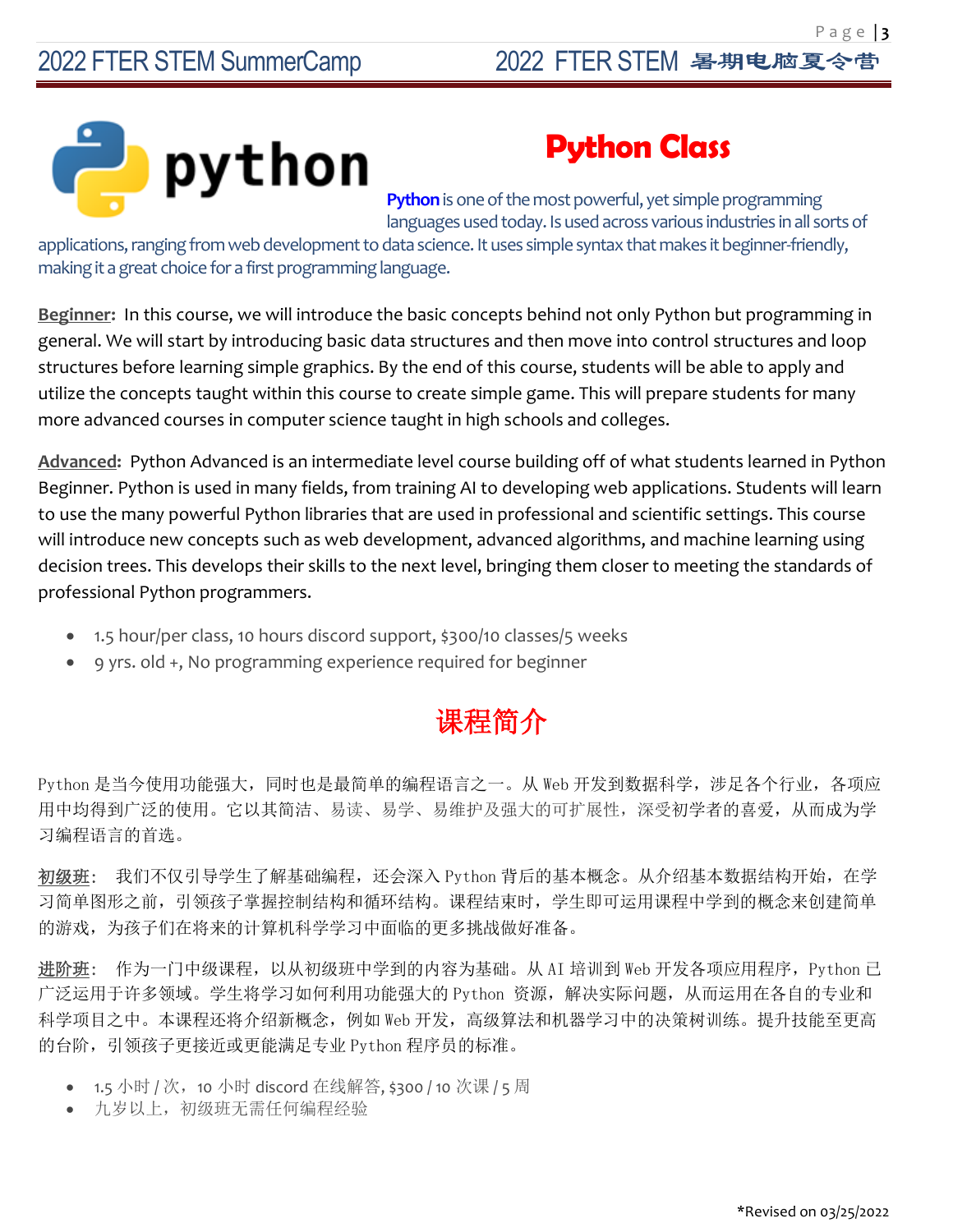

### **Python Project**

**Python**is one of the most powerful, yet simple programming languages used today. Is used across various industries in all sorts of

applications, ranging from web development to data science. It uses simple syntax that makes it beginner-friendly, making it a great choice for a first programming language.

**Project:** This project-based course focuses on developing students' computer science problem-solving skills. As one of the most popular computing languages, Python has tons of packages of pre-made code called libraries or add-ons, making it one of the most versatile languages while remaining easy to learn. Project class provides students an opportunity to become familiar with a few of these packages such as the time module for time-related needs, turtle for simple graphics, and pygame for more complex graphics and animation. Through the creation of games like a speed typing tester and nostalgic arcade games like Pong and Galaga, students not only master these packages, but they also deepen their understanding of Python and develop essential problem-solving skills not just vital for computer science. It builds on core Python knowledge by introducing program planning to students, thus providing greater training in how to use and apply basic concepts to the creation of algorithms for more complex problems. For this course, basic Python experience is expected with a solid understanding of core concepts ranging from variables and loops, up to functions and classes.

- 1.5 hour/per class, 10 hours discord support, \$300/10 classes/5 weeks
- 11 yrs. old +, Python programming knowledge and experience required

## 课程简介

Python 是当今使用功能强大,同时也是最简单的编程语言之一。从 Web 开发到数据科学,涉足各个行业, 各项应 用中均得到广泛的使用。它以其简洁、易读、易学、易维护及强大的可扩展性,深受初学者的喜爱,从而成为学 习编程语言的首选。

项目班: 本课程通过多个不同的项目开发来培养学生在面临实际应用时的综合能力,作为最流行的编程语言之 一,Python 丰富的标准库和强大的可扩展性使得它的应用性非常广泛。课程通过数个标准库件的运用,不但熟练 掌握库件,更主要的目的是让学生可以灵活应用所学到的知识在多个实际项目中,并且开始独立调试程序。标准 库件包括时间库, 图像, 游戏等。需要学生已经具备 Python 的基本知识, 熟悉 Python 编程语言的核心概念和结 构,包括变量,逻辑和控制语句,类等,帮助学生通过学习完成从项目需求到独立设计,编程,调试的全过程。

- 1.5 小时 / 次,10 小时 discord 在线解答, \$300 / 10 次课 / 5 周
- 十一岁以上,需要具备 Python 的基本知识和有编程经验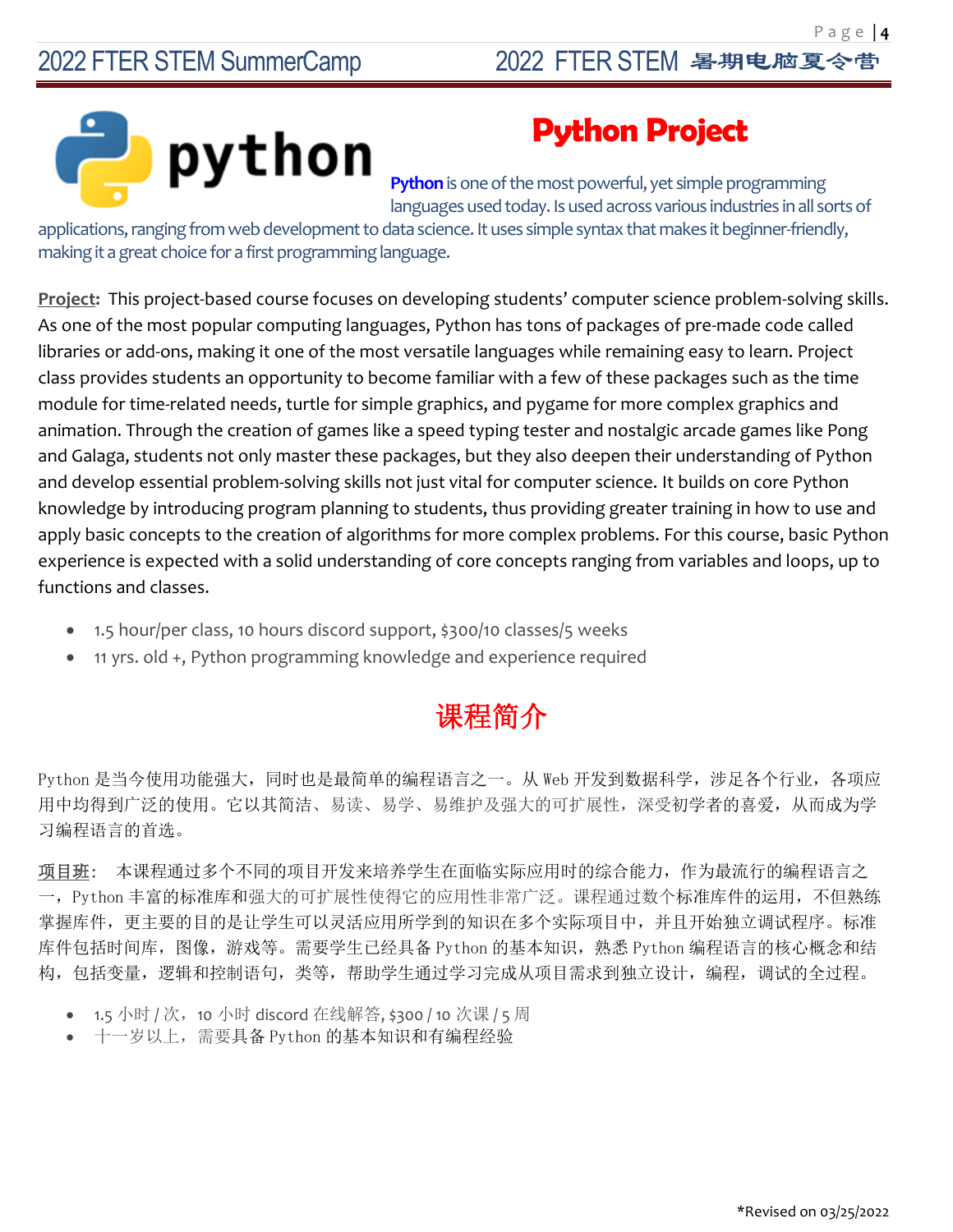

#### **Java Class**

**Java** is a High Level, class-based, object-oriented programming language that is designed to have as few implementation dependencies as possible. It is a generalpurpose programming language intended to let application developers write once, run anywhere, meaning that

compiled Java code can run on all platforms that support Java without the need for recompilation, currently more than 3 billion devices run Java. it is used for: Mobile applications (Specially Android apps), Desktop applications, Web applications, Web servers and application servers, Games, Database connection… As Java is close to C++ and C#, it makes it easy for programmers to switch to Java or vice versa.

**Beginner:** In this course, we will cover core programming concepts and structures using the Java programming language. Key concepts that students will learn include loops and logic control statements, with a focus on real-world applications and critical thinking; students will have opportunities to apply their knowledge in a final project they choose, such as making a Discord chat bot or game. We will also discuss the fundamentals of class-based, object-oriented programming and how it compares to other coding languages such as Python. This course does not require any previous coding experience and aims to provide a solid foundation for more advanced high school- and college-level courses.

- 1.5 hour/per class, 10 hours discord support, \$300/10 classes/5 weeks
- 11 yrs. old +, No programming experience required for beginner

#### 课程简介

Java 是一种面向对象的高级编程语言,具有功能强大和简单易的特征。Java 可运行于多个平台,允许程序开发 人员编写一次即可在任何地方运行,即已编译的 Java 代码可以在支持 Java 的所有平台上运行而无需重新编译。 目前有 30 亿个设备在运行 Java, Java 可以编写多种应用程序。

初级班: 我们将介绍使用 Java 编程语言的核心概念和结构,包括逻辑和控制语句,重点放在实际应用程序的使 用上;学生可以将所学到的知识应用到现实案例中。课程结束时,将指导学生完成一个最终项目,例如创建游戏 或聊天机器人。本课程不需要任何以前的编码经验,旨在为高中和大学水平的课程提供坚实的基础。

- 1.5 小时 / 次, 10 小时 discord 在线解答, \$300 / 10 次课 / 5 周
- 十一岁以上,初级班无需任何编程经验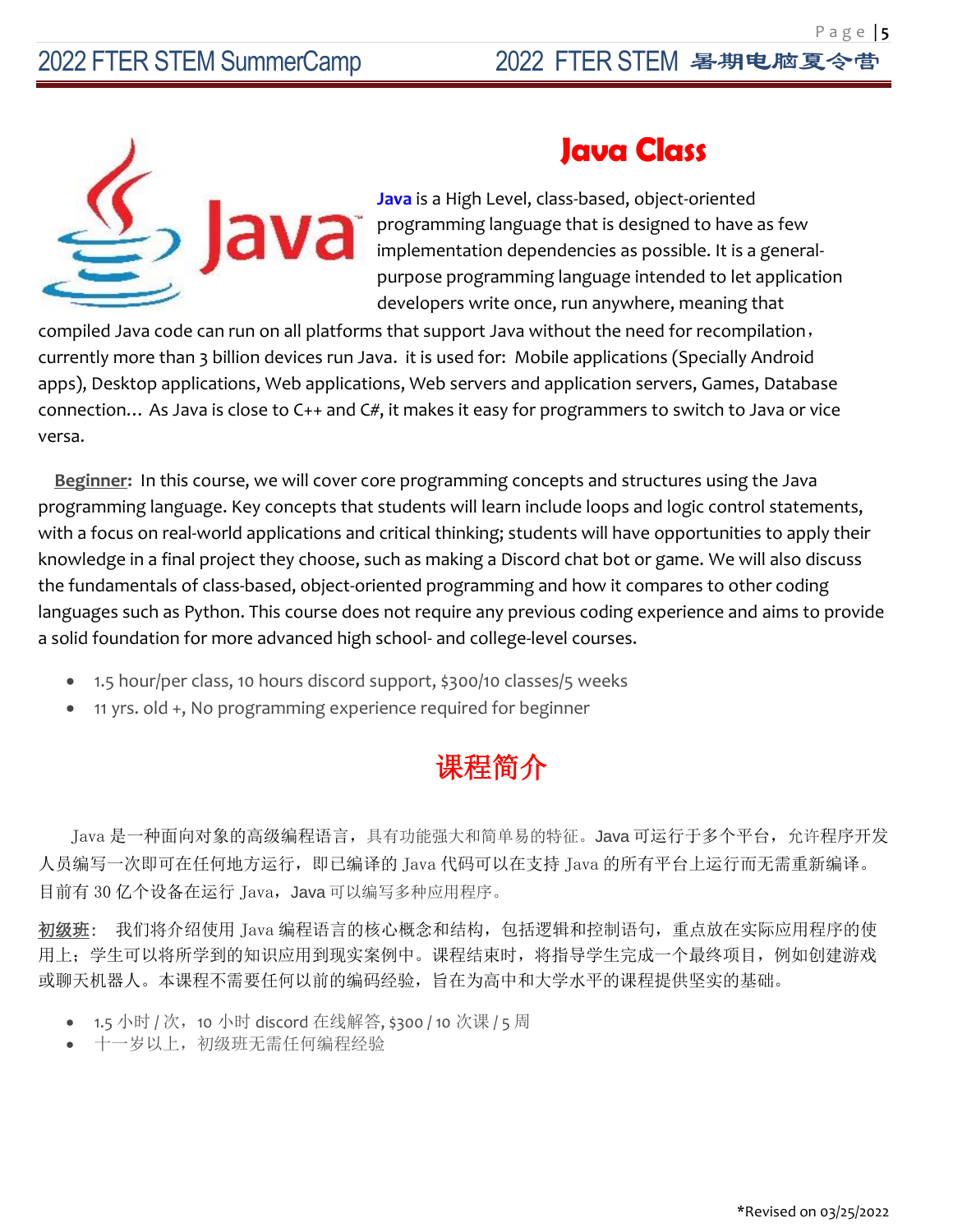

#### **Java Project**

Java is a High Level, class-based, object-oriented programming language that is designed to have as few implementation dependencies as possible. It is a general-purpose programming language intended to let application developers write once, run anywhere, meaning that compiled Java code can run on all

platforms that support Java without the need for recompilation, currently more than 3 billion devices run Java. it is used for: Mobile applications (Specially Android apps), Desktop applications, Web applications, Web servers and application servers, Games, Database connection... As Java is close to C++ and C#, it makes it easy for programmers to switch to Java or vice versa.

**Project:** This course will be mostly focused on Java projects, with minor reviewing or teaching of content where necessary. Students will have the opportunity to extensively practice programming concepts through activities like writing graphics- and text-based games, deepening their understanding of Java in the process. Most importantly, by flexibly applying their knowledge in different contexts, students learn critical problemsolving skills that aren't just relevant for Java. For this course, some Java coding experience is expected, with a solid understanding of core concepts ranging from variables, and loops, up to methods, classes, and basic inheritance.

- 1.5 hour/per class, 10 hours discord support, \$300/10 classes/5 weeks
- 11 yrs. old +, Java programming knowledge and experience required

### 课程简介

Java 是一种面向对象的高级编程语言,具有功能强大和简单易的特征。Java 可运行于多个平台,允许程序开发 人员编写一次即可在任何地方运行,即已编译的 Java 代码可以在支持 Java 的所有平台上运行而无需重新编译。 目前有 30 亿个设备在运行 Java, Java 可以编写多种应用程序。

项目班: 本课程是基于 Java 语言的多个项目开发,在布置项目任务时会根据需求做简短的不同知识要点的回顾 和总结。学生有机会可以接触到多个不同领域的项目开发,例如:基于文本命令处理和图像设计的游戏软件等, 主要的目的是培养学生可以灵活应用所学到的知识在多个实际项目中,并且开始独立调试程序。需要学生已经具 备 Java 的基本知识,熟悉 Java 编程语言的核心概念和结构,包括逻辑和控制语句,类和继承等,旨在帮助学生 通过学习完成从项目需求到独立设计,编程,调试的全过程。

- 1.5 小时 / 次, 10 小时 discord 在线解答, \$300 / 10 次课 / 5 周
- 十一岁以上,需要具备 Java 的基本知识和有编程经验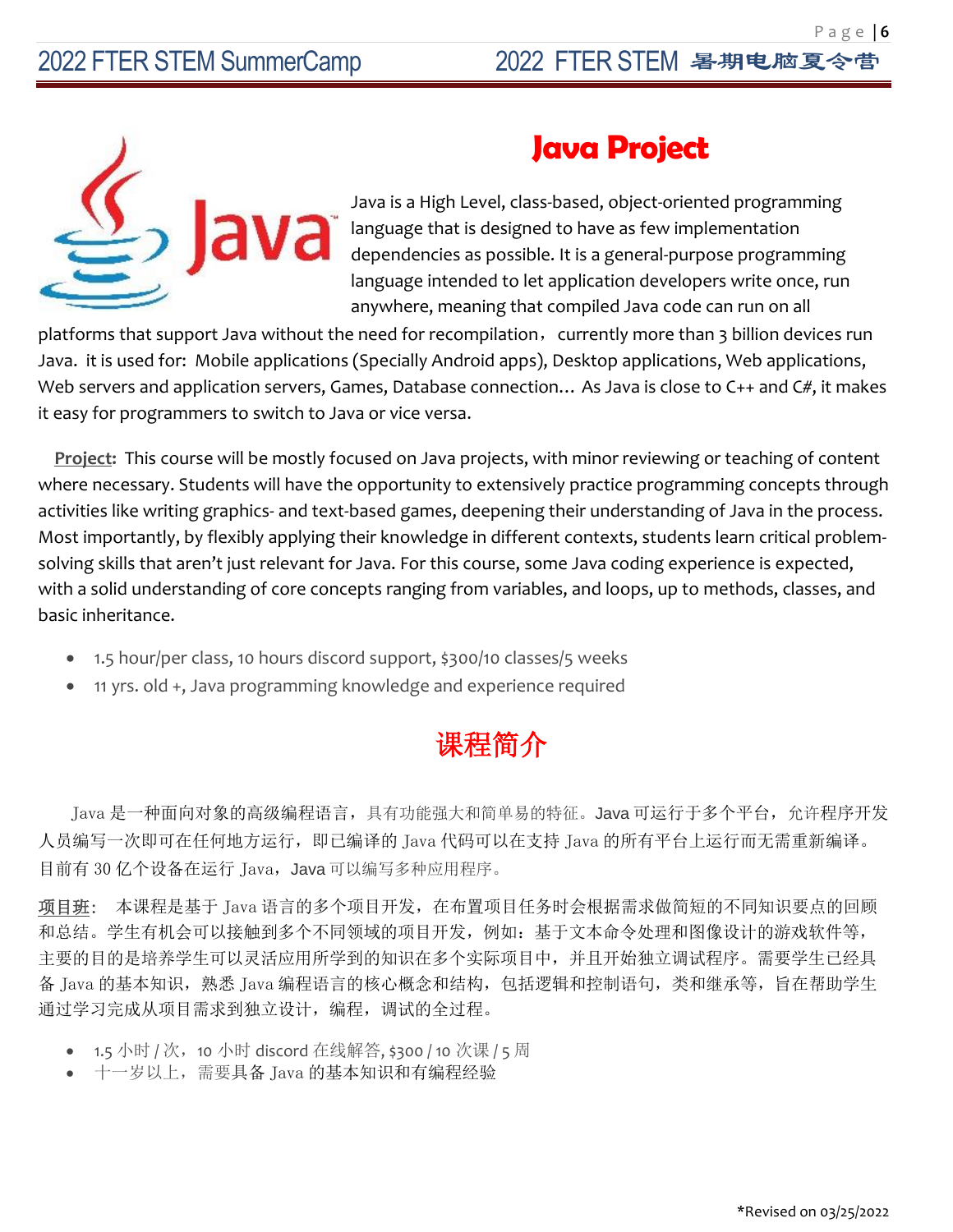#### **Tech & Communication Class**

Communication goes hand in hand with developing technology, where teamwork and collaboration are crucial, yet it is a skill that is often overlooked. In this course, students will learn how to articulate their STEM ideas confidently and present it to an audience. Unlike other public speaking classes, this course focuses on communication, and the creation of products, rather than just the presentation of them. Students will be able to improve their current skills while also having plenty of opportunities to practice. These versatile communication techniques that students will learn can be applied to all aspects of life, from creating a presentation in school or submitting a proposal in the workplace to even improving day to day interactions.

**T&C:** Tech and Communication will be a unique course that integrates STEM or technology as communication content by covering skills like how to speak and what to say, allowing students to articulate their STEM ideas confidently. Topics will include effective research, creating a presentation, speaking techniques, as well as question and answering. This class will culminate in a mock competition and includes workshops for students to receive feedback. As a course on communication with a focus on technology, it will target a variety of students, but is primarily aimed for those who already have basic experience with STEM.

- 1.5 hour/per class, 10 hours discord support, \$300/10 classes/5 weeks
- 10 yrs. old +, need basic experience with STEM

### 课程简介

现代社会越来越注重团队协作,沟通交流务必与技术发展齐头并进。 然而这项技能经常被人们忽视,在本课程 中,学生将学习如何自信地表达自己的科技观点,以及如何将自己的理念展现给观众。与普通的演讲辩论的不同 之处,该课程侧重于创作和交流。 学生将通过大量的实际练习来提高他们个人的技能。而这种沟通交流技能将有 益于学生实际生活的各个方面,包括目前在学校及将来在工作中创作演讲文稿,提交提案,并提高日常沟通技 巧。

科技与沟通艺术: 有别于公众演讲和辩论,这是一门独俱一格的课程,将技术交流作为交流内容,引导学生展现 科技发展以及如何沟通和演讲,让学生自信地表达他们的技术研究课题。课程主题包括有效的研究和创作演讲文 稿,演讲技巧以及处理问答环节,进行模拟比赛,然后举行研讨会。

- 1.5 小时 / 次,10 小时 discord 在线解答, \$300 / 10 次课 / 5 周
- 十岁以上,具备一定的 STEM 基本知识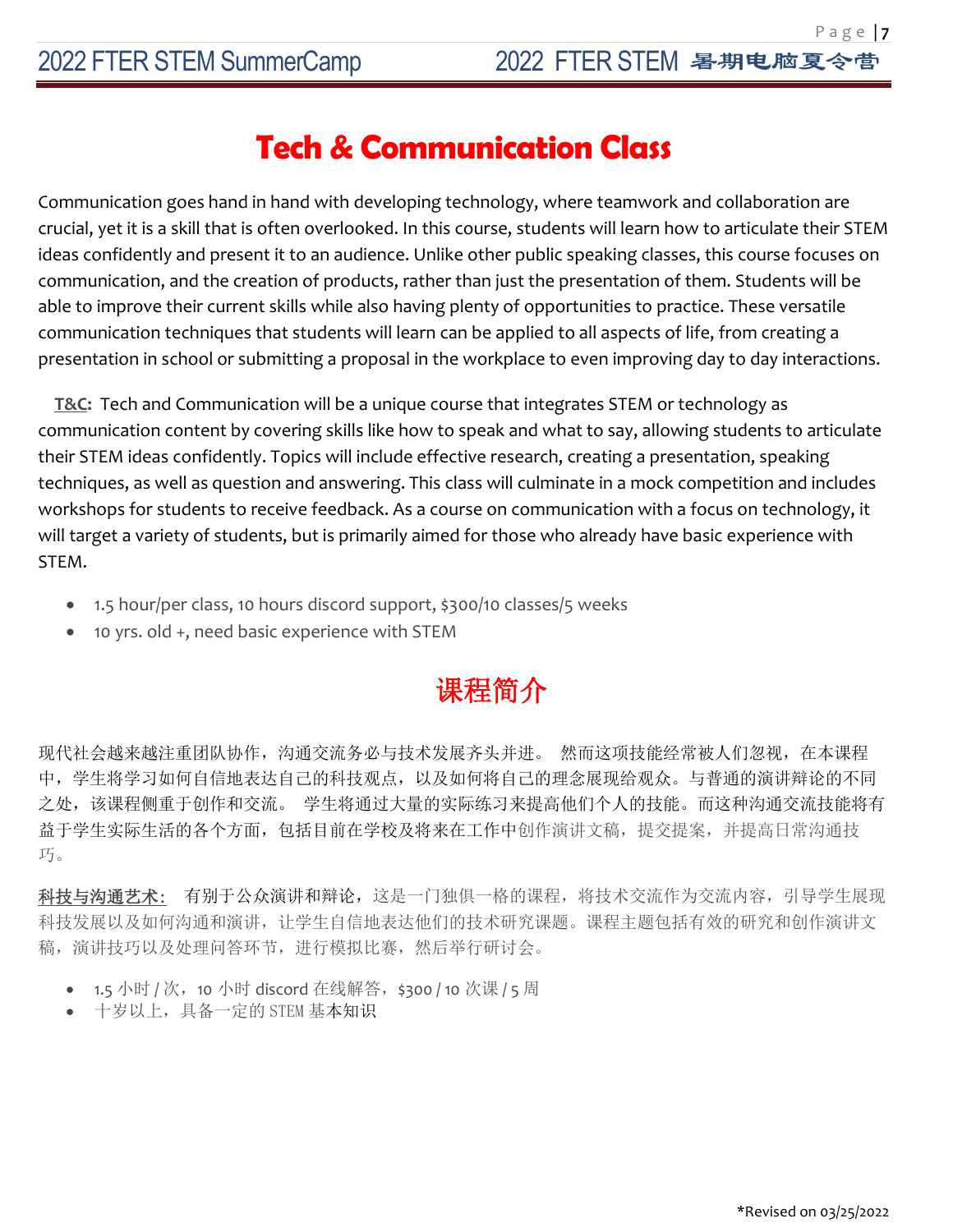

## **Scratch Class**

 **Scratch** is the world's largest coding community for young children. It provides a visual programming language with a simple and intuitive interface that allows young people to create digital stories, games, and animations. Scratch promotes computational thinking and problem-solving skills, creative teaching and learning, self-expression and collaboration, and equity in

computing. Scratch is always free and is available in more than 70 languages.

**Scratch Jr:** In this course, ScratchJr is an introductory programming language that enables young children (ages 6-8) to create interactive stories and games. Children piece together graphical programming blocks to make characters move, jump, dance, and sing. Designed to be an introductory programming language to Scratch.mit.edu, ScratchJr serves as a fantastic foundation of computational skills for younger children. ScratchJr is available as a free app for both iPad and Android tablets.

- 1 hour/per class, 10 hours discord support, \$220/10 classes/5 weeks
- 6 yrs. old +, No programming experience required for beginner

#### 课程简介

Scratch 让初学者不需要先学习语言和语法便能设计程序,通过学习制作过程中,启发和激励同学培养独立思 考和解决问题的能力。经由操作(如设计数字故事、游戏、动画)去理解学习程式设计、數學和计算知识,同時 获得创造性的思考,逻辑編程,和协同工作的体验。Scratch 目前支持超过 70 多种语言。

Scratch Jr: 本课程是帮助 6-8 岁的同学开始学习初步逻辑編程,设计互动故事和游戏。学生可以通过拖曳预先设 定好的积木式程序模件,堆疊出各种指令例如:移动,跳跃,跳舞和唱歌等动作,设置或控制角色及背景的行动 和变化,从而通过功能封装的方式简化了編程学习并完成程序设计。

- 1 小时 / 次, 10 小时 discord 在线解答, \$220 / 10 次课 / 5 周
- 六岁以上,无需任何编程经验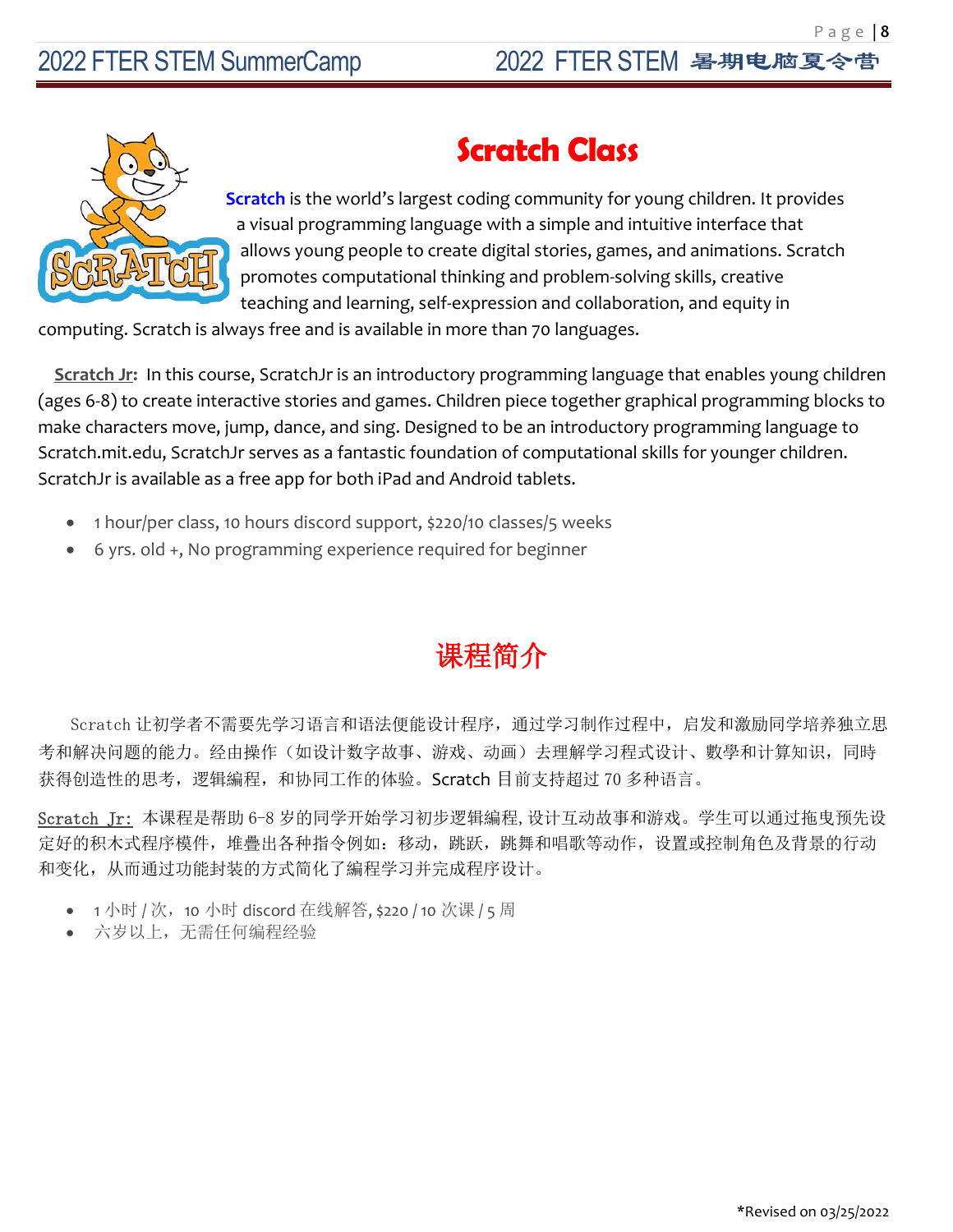# **Teaching Team: FTER**

#### **(Foundation for Technological Education and Research)**

**NJ champion Team - First Tech Challenge 11697 Tech-tonic**: Our team received Control & Innovate Awards in almost every competition since team established 6 years ago. These awards are given to the team that solves game challenges such as

autonomous operation and intelligent control. Out team has been advanced to NJ State Championship 5 out of 6 years, and won the State Champion the year before pandemic.

Based on years of practical robotics experience, our programming team started teaching robotics programming online in Spring of 2020, by creating our own lesson plans and including hands-on projects. We then founded the FTER organization, to promote the STEM and provide learning environment for young kids. Over the last two years we expanded our online courses to include Python, Java, Tech & Communication, and Scratch, offered 43 courses sessions, and reached to over 550 students from more than 15 States across the country.

In Fall 2021 we organized students who have completed our Robotics lessons to attend the World Robotics Olympia competitions. All our students (13 kids with 5 teams) had been advanced from WRO USA 2021 and attended the WRO World 2021 championship.

We are a team formed by nearly 30 high school and college students. With our passion in promoting STEM and enthusiasm in inspiring youngers, we promise to provide you the high quality education and fun activities.

**机器人冠军队** FTC11697 Tech-tonic 队伍自 2016 创立以来,每次出场比赛都拿到 FTC 自动驾 驶的最佳奖,18/19 赛季在近 200 支 FTC 参赛队伍中勇夺新州锦标赛冠军,19-20,20-21,21-22 赛季 都是首批直接晋级州锦标赛,受疫情影响,后续比赛被迫取消或压缩。软件团队根据几年的实战经验, 自疫情开始就自编教材独家开设网上机器人班,学生覆盖新州、宾州、纽约、明尼苏达、俄亥俄州、 麻省和加州等,广受粉丝好评!

2020 年春季开始推出 STEM 系列课程并成立 FTER 机构, 为了培养学生的实际编程能力, 除了传授相 应的电脑知识外,每门课中特意安排数个实战项目并指导学生独立完成。成立二年来,到目前合计推 出 43 期 (1000 小时以上的网上教学), 学生目前覆盖全美 15 州。